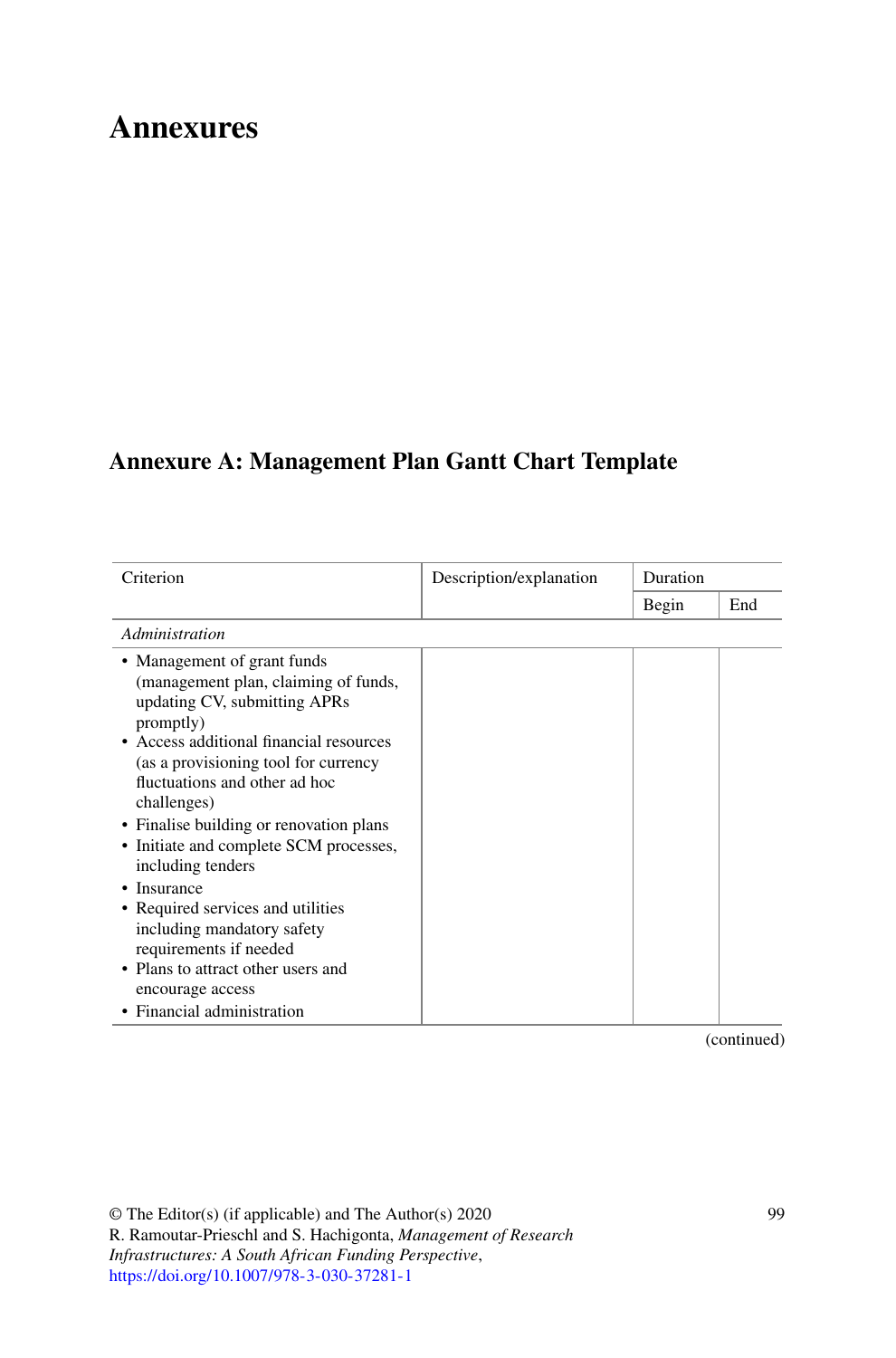### (continued)

| Criterion                                                                                                                                                                                                                                                                                                                                                                                                                                                                                                                                                    | Description/explanation | Duration |     |
|--------------------------------------------------------------------------------------------------------------------------------------------------------------------------------------------------------------------------------------------------------------------------------------------------------------------------------------------------------------------------------------------------------------------------------------------------------------------------------------------------------------------------------------------------------------|-------------------------|----------|-----|
|                                                                                                                                                                                                                                                                                                                                                                                                                                                                                                                                                              |                         | Begin    | End |
| Equipment                                                                                                                                                                                                                                                                                                                                                                                                                                                                                                                                                    |                         |          |     |
| • Testing of the capabilities of similar<br>equipment, ideally from three different<br>suppliers as per grant rules<br>• Identification of the preferred supplier<br>• Final detail specification of the<br>equipment to be procured, designed or<br>upgraded<br>• Manufacturing of the equipment by the<br>supplier<br>• Installation of the equipment<br>• Pre-testing of the equipment<br>• Commissioning and final sign off of the<br>equipment<br>• Acquiring software licences for the<br>equipment at the stage of final sign off<br>of the equipment |                         |          |     |
| Physical infrastructure                                                                                                                                                                                                                                                                                                                                                                                                                                                                                                                                      |                         |          |     |
| • Renovate an existing building or<br>construct a new building to house the<br>equipment<br>• Final check and approval of building<br>specifications by supplier<br>technician/engineer<br>• Safety and security measures in place<br>• Alternate energy supply<br>• IT Infrastructure<br>• Other                                                                                                                                                                                                                                                            |                         |          |     |
| Training                                                                                                                                                                                                                                                                                                                                                                                                                                                                                                                                                     |                         |          |     |
| • Appointment of appropriately skilled<br>instrument staff<br>• Succession plan<br>• Training for PI and staff members by<br>supplier<br>• Training workshops for students and<br>other users<br>• Other                                                                                                                                                                                                                                                                                                                                                     |                         |          |     |

(continued)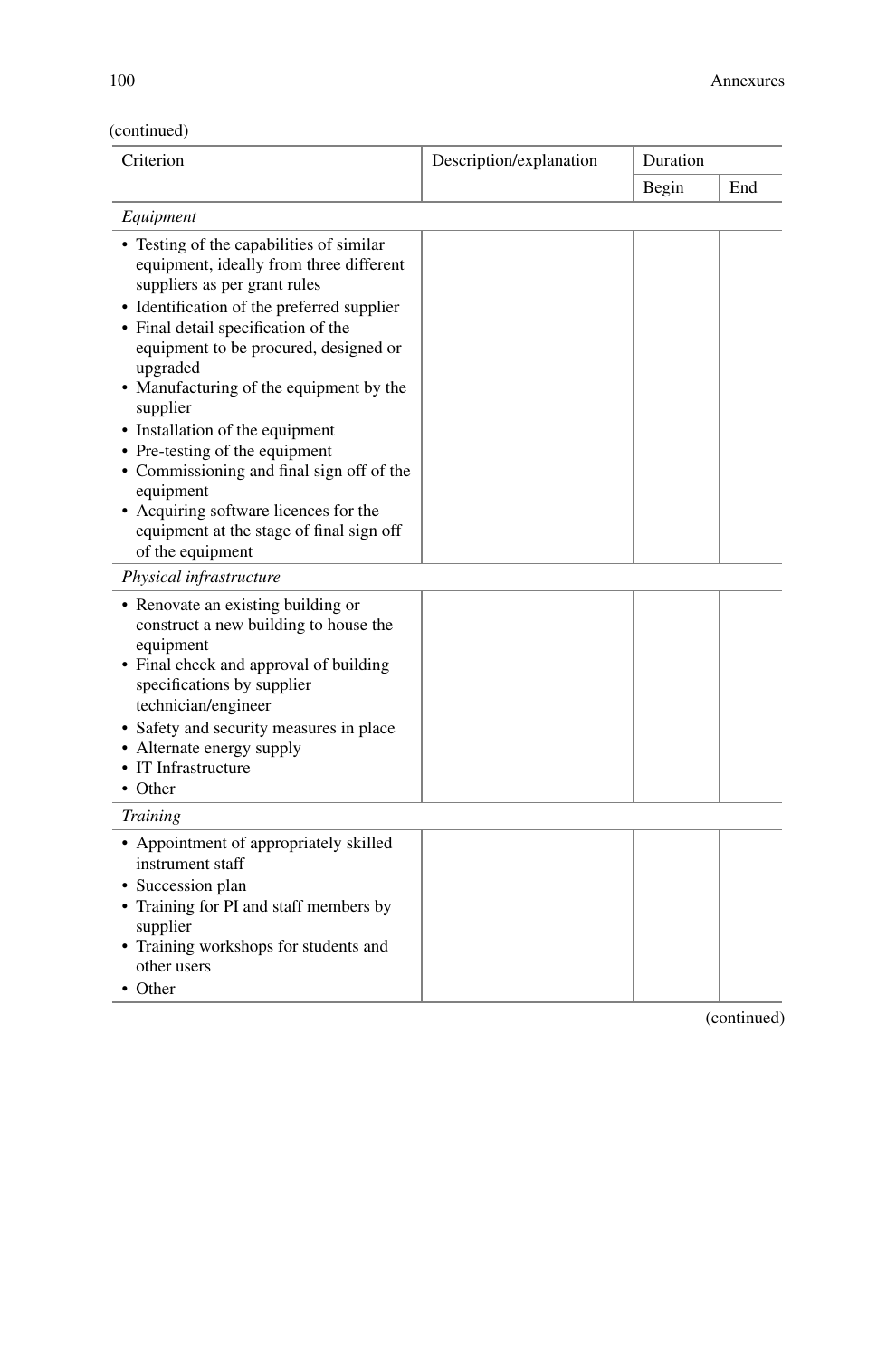#### Annexures 101

| (continued) |
|-------------|
|-------------|

| Criterion                                                                                                                                                                                                                                                                                                                                                                      | Description/explanation | Duration |     |
|--------------------------------------------------------------------------------------------------------------------------------------------------------------------------------------------------------------------------------------------------------------------------------------------------------------------------------------------------------------------------------|-------------------------|----------|-----|
|                                                                                                                                                                                                                                                                                                                                                                                |                         | Begin    | End |
| Maintenance                                                                                                                                                                                                                                                                                                                                                                    |                         |          |     |
| • Preventative maintenance schedule<br>defined with supplier of equipment<br>• On-going maintenance and support<br>• Replacement and upgrade of equipment<br>(or its components)<br>• Consumables management<br>• Duration and terms linked to service<br>level agreements and maintenance<br>contracts<br>$\bullet$ Other                                                     |                         |          |     |
| Access                                                                                                                                                                                                                                                                                                                                                                         |                         | N/A      |     |
| • Define an access strategy that facilitates<br>usage of the system which in turn<br>allows for an income generating model<br>to be in place<br>• Costing model for accessing equipment<br>- Researchers from the same<br>institution<br>- Academic Users academic and<br>comprehensive universities as well<br>as universities of technologies<br>- Private Sector<br>• Other |                         | N/A      |     |
| Data management                                                                                                                                                                                                                                                                                                                                                                |                         |          |     |
| • Data management strategy, that takes<br>into consideration the following:<br>- Data access policy<br>- Data ethics<br>- Disaster recovery model<br>- Data storage and preservation<br>- Data disposal                                                                                                                                                                        |                         |          |     |

### **Annexure B: Implementation Framework for Risk Assessment (Kwak & Keheler, 2015)**

This provides the guiding principles for the implementation of risk assessments, as described by Kwak and Keheler (2015) with some revisions and modifications. Herewith are a series of questions that can aid funding agency staff with the assessment of risk:

• Is the applying researcher a novice applicant?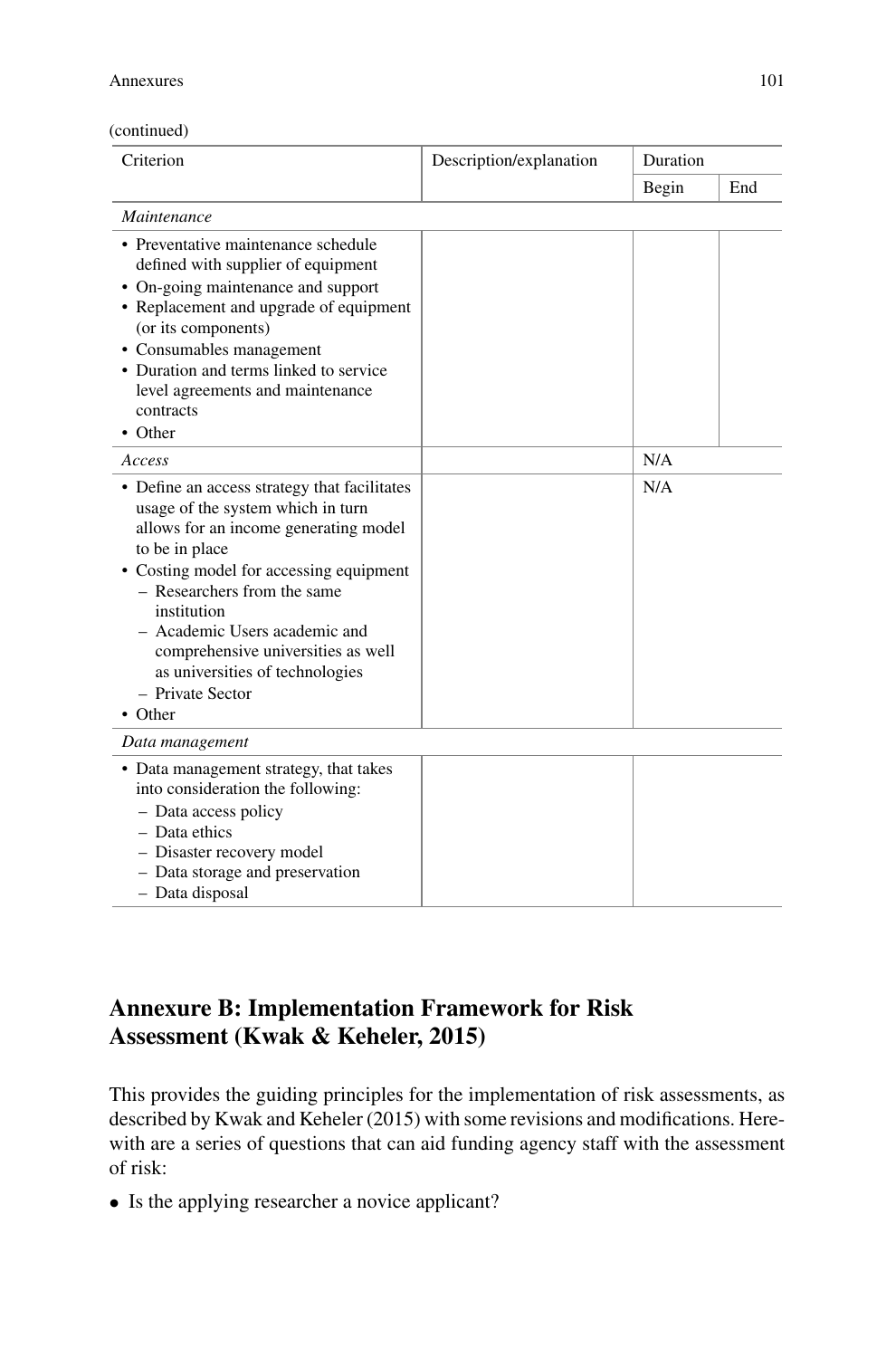- Is the applying researcher and the research institution at which they are employed high risk?
- Is a feasible budget proposed in the application that meets the requirements of the funding instrument? Does this budget make provision for currency fluctuations?
- Does the applying researcher have previous grants from the funding agency?
	- How did the researcher perform as a grant holder (refer to post-grant award phase)?
	- Did the grant holder draw down an excessive portion of the grant?
	- Are there any outstanding grant funds or project activities?
	- Have all required documents and reports been submitted?
	- Was the grant holder on schedule in terms of achieving objectives?
	- Was the grant cancelled or withheld due to non-compliance from the grant holder?
- Does the applying researcher have all necessary documentation attached to the application form?
- As part of the provisioning for awarding a grant the researcher must submit all the necessary supporting documentation prior to the grant being awarded.
- As part of the process for monitoring and evaluation of awarded grants in the post-grant award phase, performance against the following indicators needs to be tracked:
	- Programme-related indicators.
	- Management-related indicators.
	- Financial indicators.

### **Reference**

Kwak, Y. H., & Keleher, J. B. (2015). *Risk management for grants administration: A Case Study of the Department of Education*. (Online). Available at http://www.businessofgovernment.org/ [sites/default/files/Risk%20Management%20for%20Grants%20Adminnistration.pdf. Accessed](http://www.businessofgovernment.org/sites/default/files/Risk%20Management%20for%20Grants%20Adminnistration.pdf) January 31, 2018.